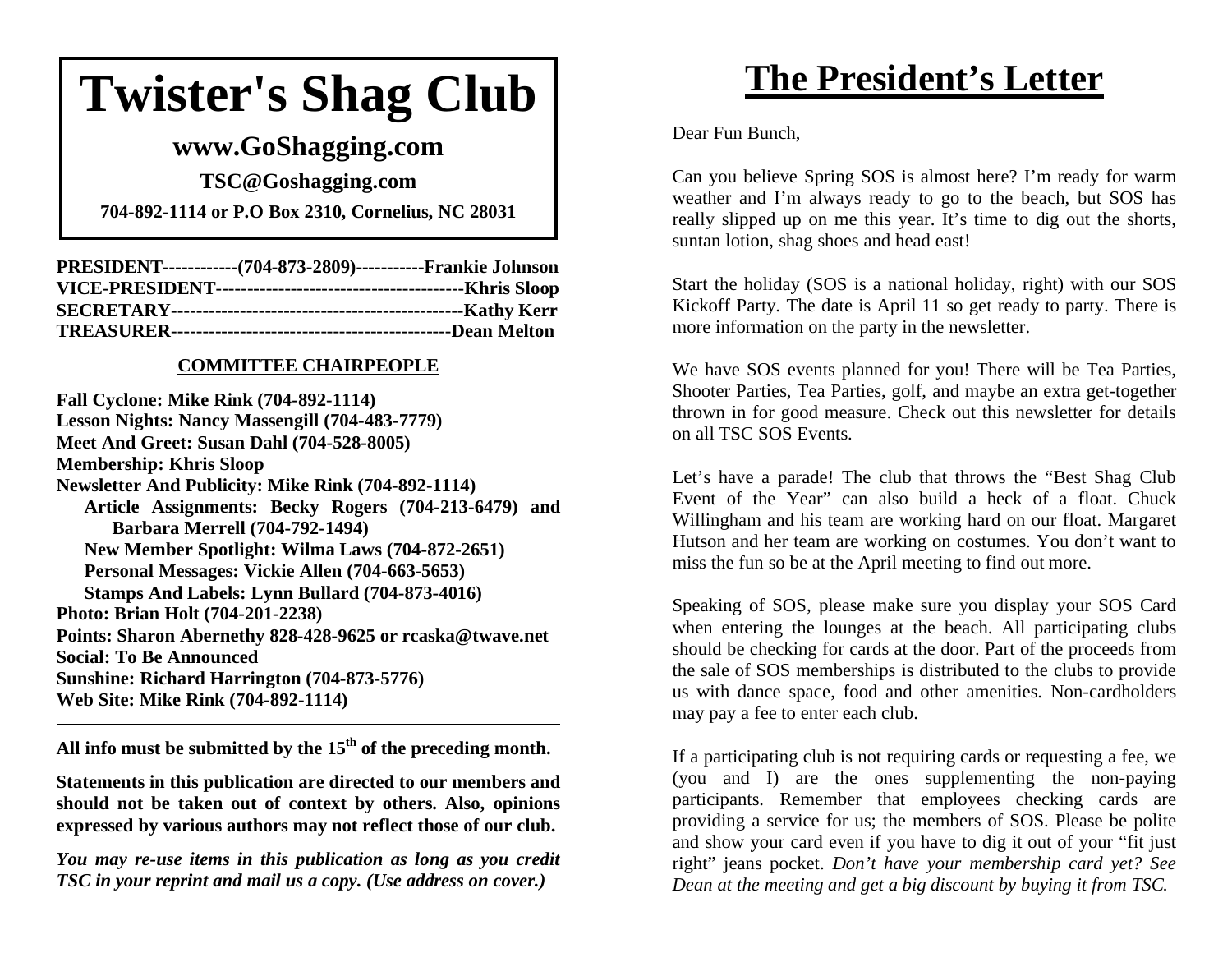Do you need to learn some new line dance moves before SOS? We've got that covered too! On Tuesday, April 14, Kathy Thompson will be teaching line dance lessons at Fat Boy's from 7:00 to 9:00. I understand that one of the dances will be Hey, Let's Party. Cost is only \$1 to help us cover location expenses.

On Tuesday, April 28, Chuck and Sandra will teach a couple shag steps. Same time, same place. Again, there will be a \$1 per person charge to offset the cost of the facility.

Many of you have asked about our beginner shag lessons. These lessons will resume on May 12 so be sure to tell your friends.

I want to thank all of the TSC members that made the trip to Hickory to support the benefit for Joan Powell. We had over thirty members participate and our support was greatly appreciated.

Dennis and I were on our way home from Augusta and missed bowling but I understand that the Fun Bunch had their usual good time. Be sure to send in a newsletter article about the benefit dance, bowling, our SOS Kickoff Party, SOS, or anything else related to shagging and TSC for the next newsletter.

Now… get ready to party and I'll see ya on the dance floor.

Frankie

## **Club Meeting And Membership News**

Our next meeting will be Tuesday, April  $7<sup>th</sup>$  at Fat Boys Restaurant (I-77, exit 36) in Mooresville. Come early to socialize and eat. Members are encouraged to come enjoy the buffet. The business meeting begins at 8:00pm.

All 2008 TSC Memberships expired before our last meeting. If you haven't renewed yet, you have a grace period and one final chance. Turn your form in at, or before the meeting, or you'll have to reapply for membership. We don't want to lose anyone. So hurry!

## **Party This Weekend**

Tim and May Johnson have invited all TSC members to a shag party at their home this Saturday, April 4<sup>th</sup>.

Starts at 7pm or whenever guests arrive :) BYOB... mixers provided. Bring a little something food wise to share.

## **Please RSVP To 704-876-0661**

The address is 250 Sojourner Lane, Stony Point NC 28678. If that does not work on your GPS, try 167 Sojourner Lane (their old address) and just follow the road to the end to their new home.

Directions: From I-77, take I-40 West. Go 2 exits turn right onto Hwy 115 north. (There will be a stoplight right there at the gas station. You will go through a stoplight near a car wash on the left and another light with a little gas station and a church. Then cross a tiny bridge.) When you have traveled a total of 3.2 miles on Hwy 115, make a left onto Midway Drive.

Go 5.6 miles and turn left onto Harris Bridge Rd. (At that intersection there is a brick house on the corner).

Continue on Harris Bridge Rd for 2.3 miles. (You will have crossed a bridge and started up the hill.) Turn Left onto Sojourner Lane (a dirt road) beside the pasture.

Pass a house on the left and one on the right... keep going... follow the dirt road up to the end (it will cross a bridge). You are there!

> House # is 704-876-0661 Tim's cell is 704-880-0718 May's is 704-880-6918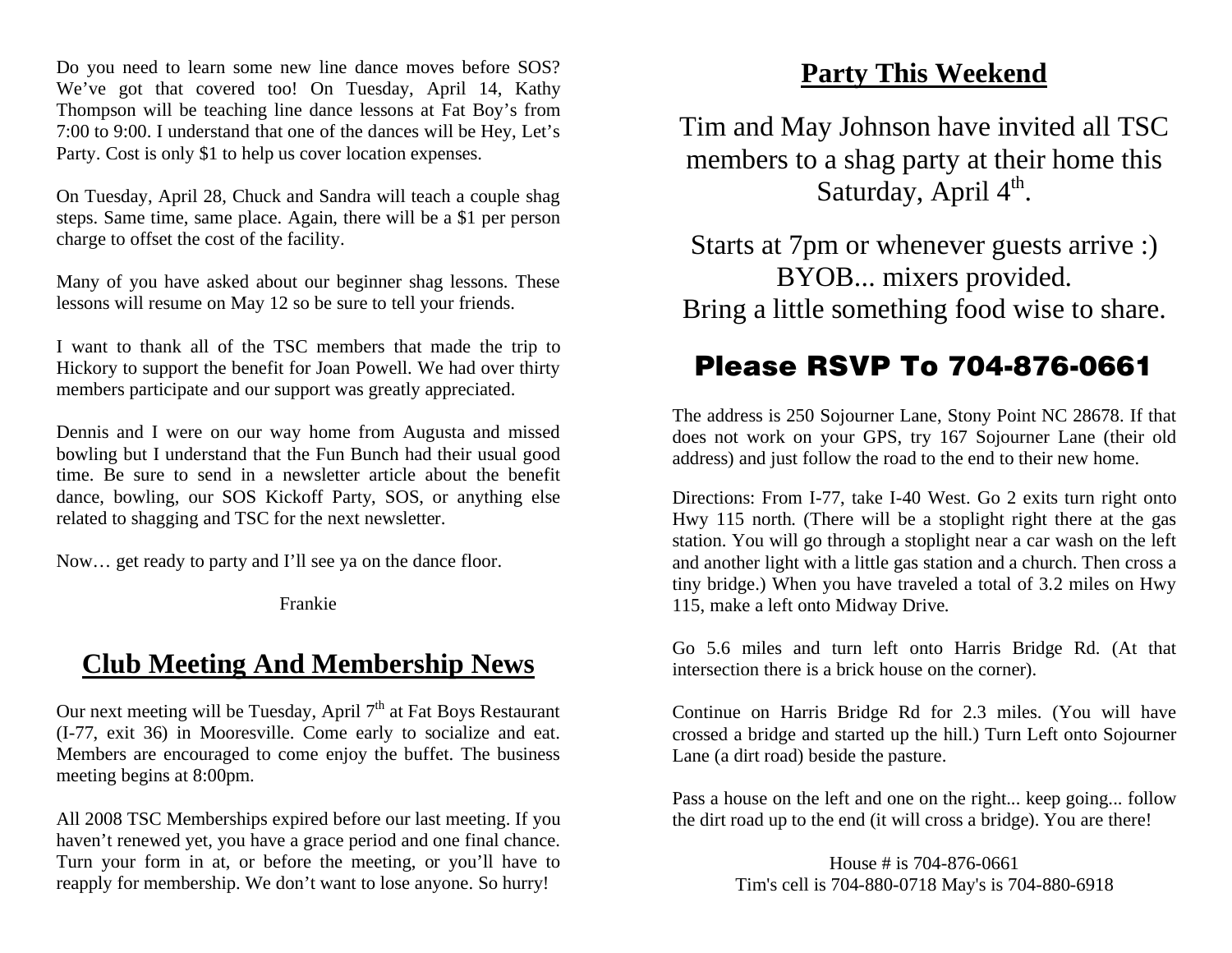## **SOS Kickoff Party**

Our SOS Kickoff Party will be on Saturday, April 11 at Mulligans Restaurant at Fox Den Country Club. The event will start at 8pm. Mike Rink will DJ. Cover charge will be \$3. Some munchies will be provided. The facility has changed management, so there will probably not be a food menu available. However, the bar will be open to quench your thirst. Invite all of your friends and let's make this a big event as we celebrate our first gathering in some time, and a chance to get ready for SOS (whether you are going or not).

To get to Fox Den, take I-77 to exit 45. Turn left (west) and go two miles. You will see the entrance to Fox Den on your right. If you don't see the Mulligan's sign, you may be at the wrong entrance. Finally, if your name is listed here, you recently signed up to help with this event. Contact Frankie (704-873-2809) or our social chairperson immediately to find out what time one-hour slot between you will be needed to help with registration at the door.

| <b>Barb Cella</b> | <b>Arnold Hatley</b>      | <b>Dean Melton</b>      |
|-------------------|---------------------------|-------------------------|
| <b>Bob Cella</b>  | <b>Brenda Hatley</b>      | <b>Jimmy Melton</b>     |
| <b>Susan Dahl</b> | <b>Sandra Holmes</b>      | <b>Tom Stone</b>        |
| Lena Flinchum     | <b>Margaret Honeycutt</b> | <b>Chuck Willingham</b> |

## **It's SOS Time again!**

By Janice Musgrove

We received our 2009 SOS cards today. They arrived in the mail with a new look and my favorite color! Since we missed Midwinter for the first time this year we are more than ready to get back to the beach for dancing and fun with our TSC friends. We hope that everyone will get down to join us in all the activities.

For our new members, you won't believe all the places we dance and the wonderful people that you will meet. With so much to do and explore, you will have a hard time getting any rest. You'll have to do that when you get back home.

We look forward to seeing each of you.

## **TSC Activities During SOS**

TSC members know that when you get to the beach you need to remember the number "five". That's when *most* of our activities start. All details are listed below. Tear this page out and keep it handy so you can find all of your shagging friends at the beach.

**First Saturday, 5pm on the back deck at Fat Harolds.** It's a "Tea Party". That's means Long Island Iced Tea (for you newbies). Come have fun. It's only \$2 for TSC members, or \$10 for guests. There will be food, too. Again, don't be late. This party doesn't last as long as some of the others during the week. So hurry!

**Monday, 5pm at the Pirate's Cove.** The club will not be buying beverages for this event. However, we will be giving away some souvenir huggers. There's a limited supply. Don't miss out.

**Wednesday, 5pm at Ducks Too.** We're having a beer, wine and shooter party. Again, it's only \$2 for TSC members, or \$10 for guests. There will be light munchies for this party. Come have fun.

**Thursday, golf outing at Eastport (The Valley at Eastport). Be there** *before 10:30* **so we have time to get ready and make teams.** We tee off at 11am. Men, women, members and guests are welcome to enjoy this "best ball" event. Total cost is \$48. If you think you might be able to play, please call Jim Hutson *now* so he can make sure we have enough tee times reserved. 704-902-8435.

**Saturday, 11am up near the Kroger on Main Street.** It's time to prepare the float and get ready for the parade. We'll have some sandwiches and water while they last for those who get there early enough to help out. Don't be late or you will miss the fun.

**Saturday, 5pm at the O.D. Beach Club.** It's our big, final Tea Party of the week. Don't miss out. There will be lots of food, too. It's \$2 for TSC members and \$10 for guests. Come early!

**The last Sunday, 8pm at Fat Harolds.** It's the annual Bob Rea "I'm not leaving SOS and you can't make me" party… *once held*  without Bob when we were lucky.  $\odot$  Still at the beach? Come have fun with your TSC friends. We'll probably tour all the open clubs.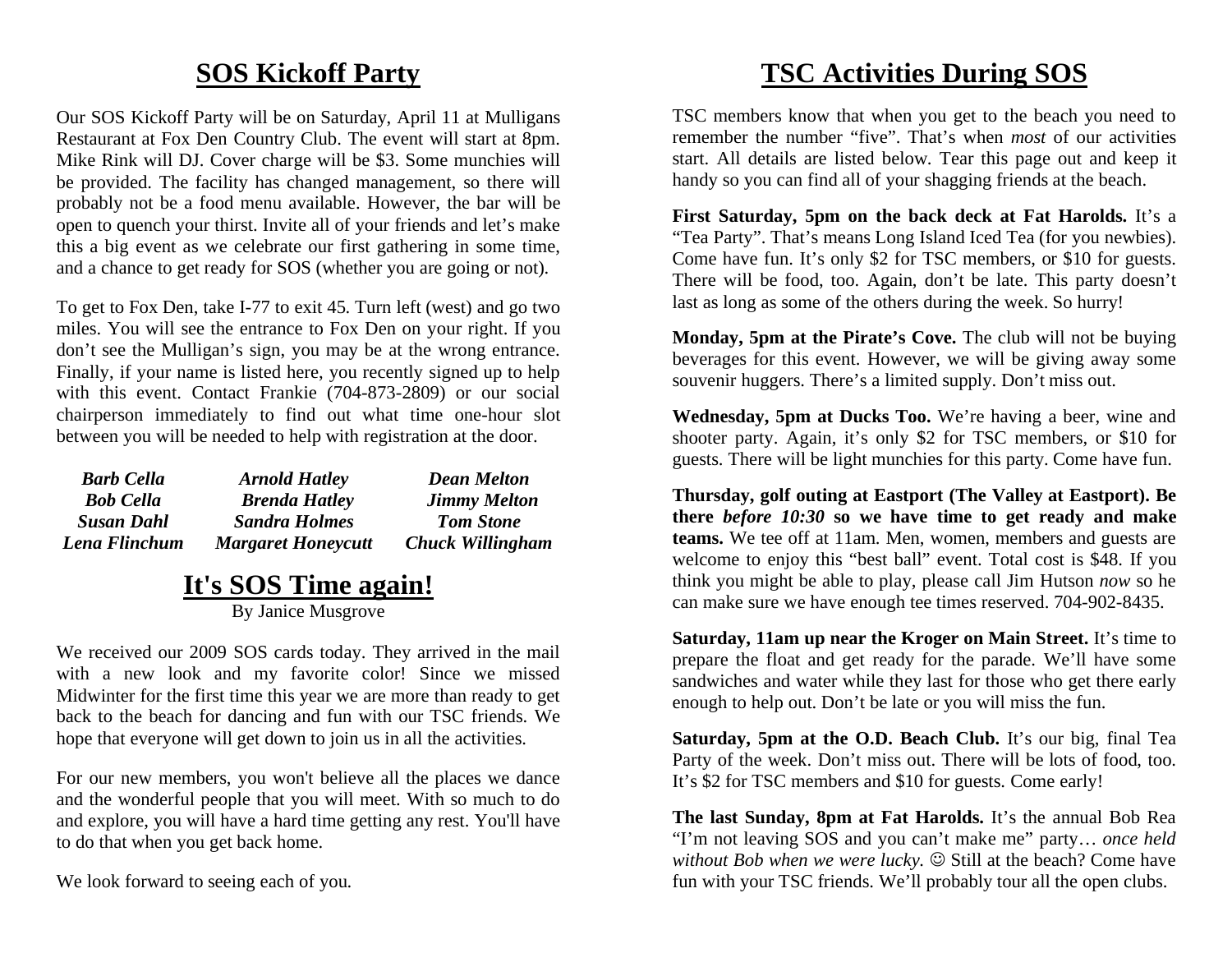## **A Few More Notes About SOS**

When you come to the SOS Tea Parties and Shooter Parties, please try to wear a TSC shirt, a Fall Cyclone shirt, a TSC hat, a TSC visor, or at least a TSC Member button so everyone will know you are part of The Fun Bunch.

If you don't have one, see Frances Smith at the meeting. She may still have a few extras to sell.

Wearing TSC apparel is a great way to show camaraderie. It may also keep you from having to wear an armband (like our guests do) at our parties so everyone knows who is entitled to the food and beverages your club pays for.

Looking for a concise, easy to read and compare listing of which DJ's are playing where and when? Check out our web site before you go to the beach.

As usual, we plan to have a "one page" listing so you can easily tell where you want to go when you are cruising the lounges at SOS. It's a lot easier to find your friends if you have our list!

## **Are You Ready For SOS?**

By Khris Sloop

Well folks, SOS Spring Safari is just around the corner. Are you ready? This will be our first time staying the whole week. We love the beach and even more when we get together with friends.

Teresa asked me the other day, "Are you expecting to party every night because I don't think I can keep up?" My answer was "Heck yeah!" But I know that my alligator mouth might overload my jaybird butt. Although we may not go out every night we will be at the club functions for sure. See you there!

#### **Editor's Note: If you don't have your SOS Membership card, see Dean at the meeting. You save \$10 by buying from TSC.**

## **Need A Place To Stay This Fall?**

I have reserved a two bedroom deluxe suite, ocean view, lower level at Wyndham's Ocean Boulevard (walking distance to everything) Sept 12-19 for the Fall SOS. I know we haven't had the Spring Safari yet, but you have to get these in advance. I will rent the suite for \$750 and you don't have to pay for it until August. I just need the commitment that you do want it. If I have not heard from anyone before mid-June, I will cancel the reservation and not loose my points for another vacation . You can email me at celia.hunter@allentate.com or call me at work (704-572-4733).

## **Love Poems**

Submitted By Khris Sloop

#### **A Woman's Love Poem**

Before I lay me down to sleep, I pray for a man, who's not a creep, One who's handsome, smart and strong. One who loves to listen long, One who thinks before he speaks, One who'll call, not wait for weeks. I pray he's gainfully employed, When I spend his cash, he won't be annoyed. Pulls out my chair and opens my door, Massages my back and begs to do more. Oh! Send me a man who'll make love to my mind, Knows what to answer to "how big is my behind?" I pray that this man will love me to no end, And always be my very best friend.

#### **A Man's Love Poem**

I pray for a deaf-mute nymphomaniac with Huge boobs who owns a bar on a golf course, And loves to send me fishing and hunting. This doesn't rhyme and I don't give a ...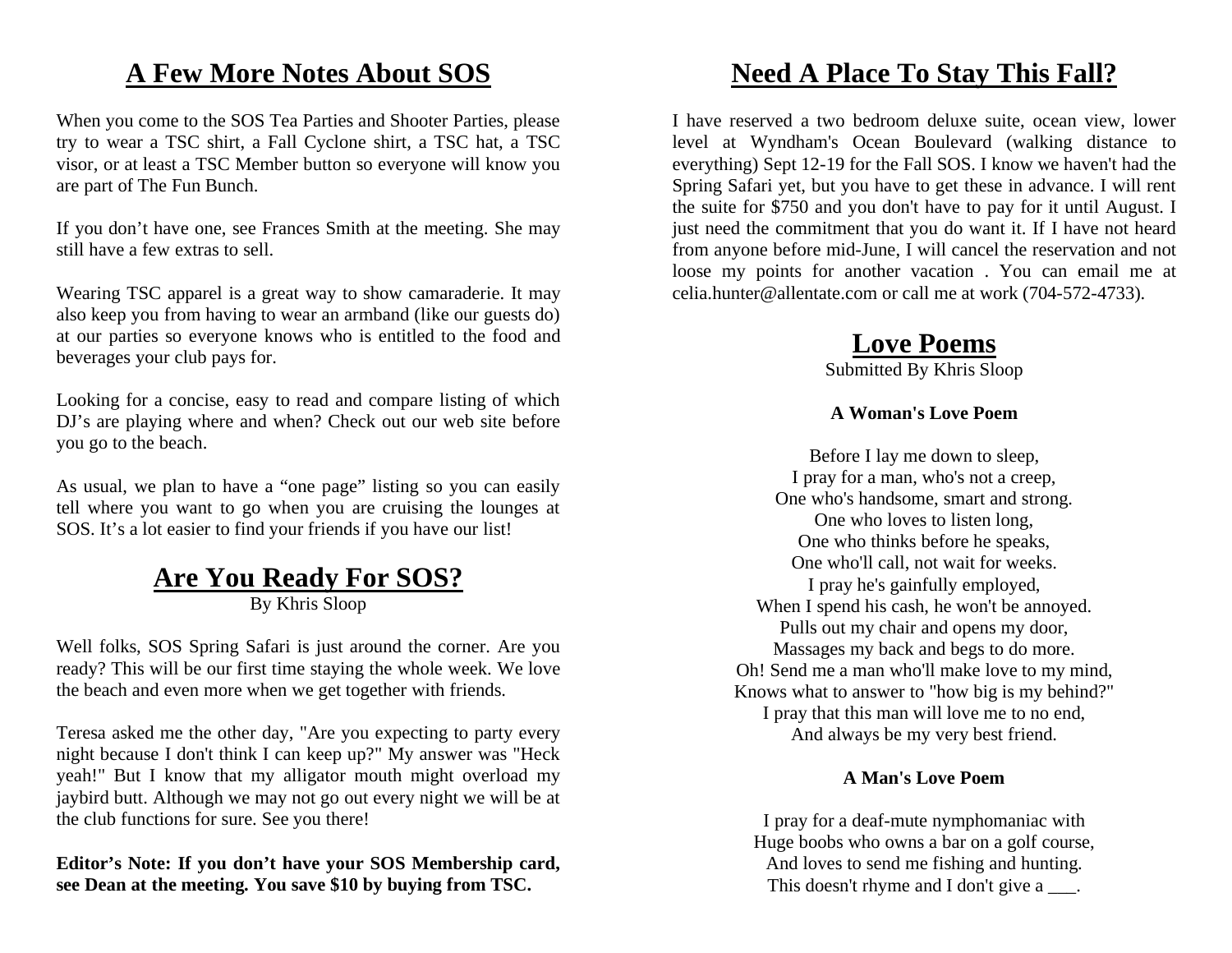**WE ARE RIGHT ON THE BEACH AT MAIN STREET AND OCEAN BLVD** 



THE BEST DJ'S **GREAT MUSIC** PLENTY OF A/C **ICE COLD DRINKS** 



We Have It All... Rooms, Food, Beverages, DJ's, Live Entertainment And More!

Party Inside, Or Outside On The Deck. Our Upstairs Lounge Is Even Smoke-Free!



```
\times \cdots cut This Out So You Will Know Which Of Your Favorite DJ's Or Artists Are Playing \cdots . \times
```

| <b>Enjoy The Best</b><br><b>Live Entertainment</b><br>During SOS In<br><b>The Street Institute</b><br><b>The World Famous</b><br><b>Spanish Galleon</b><br>ney dance chill | Friday<br>Saturday<br>Sunday<br>Monday<br>Tuesday<br>Wednesday<br>Thursday<br>Friday<br>Saturday | Tommy Black And Blooz<br>The Entertainers with quests Vicki Skinner, Bobby Smith and Paul Craver<br>The Band Of Oz<br><b>The Embers</b><br>Mark Roberts and Breeze<br><b>Sammy Obanion and Mardi Gras</b><br>5pm, Pre-Release Party with various DJ's and special quests and the Band Of Oz<br>4pm, New Music Release Party with various DJ's and special quests and Holiday Band<br>The Rick Strickland Band and Bobby Smith and The Poor Souls |
|----------------------------------------------------------------------------------------------------------------------------------------------------------------------------|--------------------------------------------------------------------------------------------------|--------------------------------------------------------------------------------------------------------------------------------------------------------------------------------------------------------------------------------------------------------------------------------------------------------------------------------------------------------------------------------------------------------------------------------------------------|
|----------------------------------------------------------------------------------------------------------------------------------------------------------------------------|--------------------------------------------------------------------------------------------------|--------------------------------------------------------------------------------------------------------------------------------------------------------------------------------------------------------------------------------------------------------------------------------------------------------------------------------------------------------------------------------------------------------------------------------------------------|

#### **O.D. BEACH CLUB**

**O.D. CAFÉ \* SMOKE-FREE \*** 

|                 | Noon-5pm DJ          | 5-9pm DJ             | 9pm-Close DJ         |                 | 6-10pm DJ            | 10pm-Close DJ        |
|-----------------|----------------------|----------------------|----------------------|-----------------|----------------------|----------------------|
| Friday          |                      | <b>Wilkie Whaley</b> | <b>Betty Brown</b>   | Friday          | <b>David Sessoms</b> | <b>Farrell Watts</b> |
|                 |                      |                      | <b>Mike Rink</b>     |                 | Joanne Johnson       | <b>Wilkie Whaley</b> |
| Saturday        |                      | <b>Roy Childress</b> |                      | Saturday        |                      |                      |
| Sunday          | X                    | <b>Betty Brown</b>   | Joanne Johnson       | Sunday          | <b>David Sessoms</b> | <b>Roy Childress</b> |
| Monday          |                      | <b>David Sessoms</b> | <b>Gene Sistare</b>  | Monday          |                      |                      |
| <b>Tuesday</b>  | <b>Clyde Waller</b>  | <b>Tootie Brown</b>  | Multi-DJ Jam         | <b>Tuesday</b>  |                      |                      |
| Wednesday       | <b>Jack Moore</b>    | <b>Tootie Brown</b>  | <b>Roy Childress</b> | Wednesday       | <b>Gerry Holland</b> | <b>Norman Mills</b>  |
| <b>Thursday</b> | <b>Gerry Holland</b> | <b>Jack Moore</b>    | <b>Betty Brown</b>   | Thursday        | <b>Rodney Still</b>  | <b>Gene Sistare</b>  |
| Friday          | Joanne Johnson       | <b>Mike Rink</b>     | <b>Betty Brown</b>   | Friday          | <b>Farrell Watts</b> | <b>Wilkie Whaley</b> |
| <b>Saturday</b> | <b>David Sessoms</b> | <b>Mike Rink</b>     | <b>Wilkie Whalev</b> | <b>Saturday</b> | <b>Roy Childress</b> | <b>Gene Sistare</b>  |

# **FRIENDS MEET HERE DURING SOS**

## **Dancing With Our Friends**

By Beverly Munday

Most of the TSC members have been looking for new places to dance, recently. We have been sprouting our wings and driving long distances, too. It's fun, it exciting, it's adventurous.

We have been to Statesville's monthly party on Valentines Weekend. We have gone to the Salisbury Shag Club party at the Elks Lodge. We have gone to Piedmont Shag Club Monthly party.

Where have you been going? Inquiring minds want to know!

We're looking forward to SOS to gather with "The Fun Bunch".

## **Guidebook to Great Parties And More**

By Frankie Johnson

At our last business meeting, I asked that you let me know when you attend annual parties hosted by other shag clubs. I would like to compile a "Guidebook to Great Parties" for our club members. Each party has a unique personality and special features. Attending these events is a great way to meet new people and support the many clubs that support Fall Cyclone. So far this year TSC has attended the shag events listed below. Please let me know if you have attended an annual shag event that is not listed:

The Electric Storm - Electric City Shag Club Burlington Shag Club Meals on Wheels - Burlington Shag Club DJ Throwdown - Association of Beach and Shag Club Deejays The Augusta Classic - CSRA Shag Club

Seen on a T-Shirt at DJ Throwdown: Dance off Beat, Go To Jail. It's The Law!

Congratulations to Norman Mills and Tootie Brown for their induction into the Deejay Hall of Fame. Norman and Tootie are both originally from Mooresville, NC.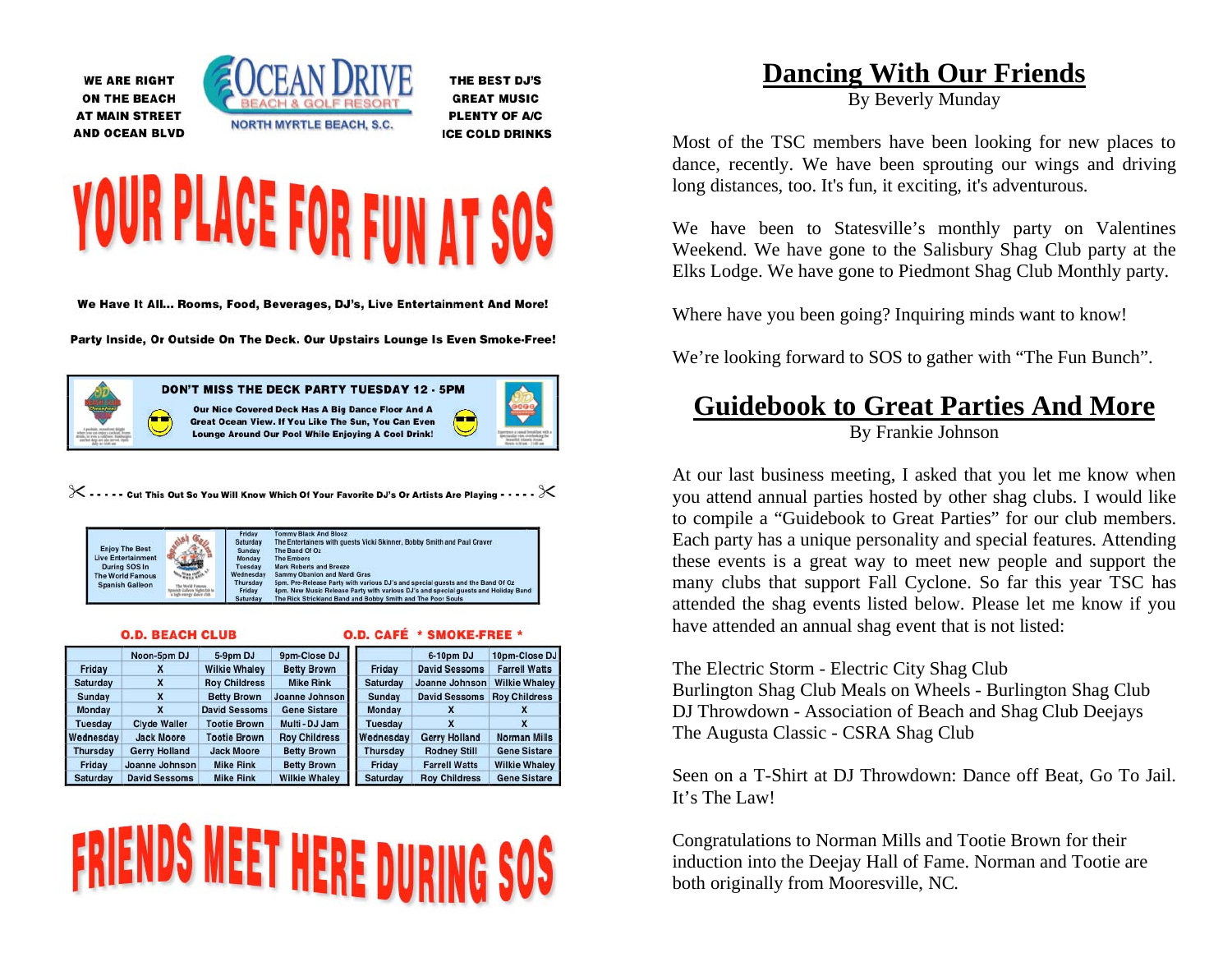#### **Beckley Area Shag Club's** 15<sup>th</sup> Annual Mountain Boogie Walk May 15-16th, 2009

Hern's Hangar Airport Road Exit 125B off I-64E, Beaver, WV

|                  | DJ's - The Booger Brothers: Ed Timberlake & John Smith                                                     |                  |
|------------------|------------------------------------------------------------------------------------------------------------|------------------|
| Free<br>Workshop | <b>Instructors: Gene &amp; Nancy Pope</b><br>2008 Masters Division Champions<br><b>USA Grand Nationals</b> | Free<br>Workshop |

Tickets are \$55 - 1 day tickets will not be sold Get yours early - This party always sells out! Free soft drinks, beer and set-ups provided & Anqet® Natural Spring Water ----BYOB----- 2,400 Square Foot Masters Dance Floor

Friday \*7:30 pm to 1 am -Sandwiches- Late night coffee & doughnuts - 50/50 drawing Saturday 11:00 am \*Shag workshop - Pizza served following the workshop 7:00 pm \*Catered Buffet Dinner 11:30 pm \*Doughnuts and coffee with 50/50 drawing -Dancing until 1 am

>>>>>There will be no Sunday morning activities>>>>>

Reservations: Sleep Inn/Beaver \$60/night 888-259-8545 Ask for "shag club rate". The Sleep Inn is located 1 mile from the NEW Hangar & a shuttle will run every 15 minutes between the Hangar and Sleep Inn on Friday and Saturday nights only.

\*\*\*Special room requests (kings, non-smoking, etc.) are limited due to the size of the Sleep Inn. Alternate hotel available upon request by calling Karen Callahan at 800-294-0855.

Send check to: Beckley Area Shag Club, P.O. Box 395, Beckley, WV 25802 Enclose a self-addressed, stamped envelope

|                                      | Contacts: Charlie Cline @ 304-228-9938 cwcline@suddenlink.net  |
|--------------------------------------|----------------------------------------------------------------|
|                                      | Karen Callahan @ 800-294-0855 email: shagbasc@earthlink.net or |
| karen.callahan@alleghenyproducts.com | www.beckleyshagclub.com                                        |

|  | ------------------------------- |  |
|--|---------------------------------|--|
|  |                                 |  |
|  |                                 |  |
|  |                                 |  |
|  |                                 |  |
|  |                                 |  |
|  |                                 |  |
|  |                                 |  |
|  |                                 |  |
|  |                                 |  |
|  |                                 |  |
|  |                                 |  |
|  |                                 |  |

Directions from the Beaver Sleep Inn to the NEW Hangar

Travel 1.1 mile on Airport Road. Instead of entering the Airport property turn right onto Industrial Park Road. Travel 1/2 mile and turn left onto Thunderbird Drive beside of DaTech building. Continue through the gate and Hern's Hangar is the first Hangar on the left.

Tickets for the 8th Annual Runway Boogie to be held **August 14-15th** at the Hangar go on sale at the Mountain Boogie Walk after the workshop on Saturday, May 16th.

## **March Bowling With The Fun Bunch**

By Peggy Cavin

Recently we met again at Northcross Lanes in Huntersville for our yearly bowling get-together. It is now a non-smoking facility, perfect for our group. By 2 o'clock, we had a approximately twenty-five club members with bowling balls and shoes in hand. Not everyone was there to play. At least four came to watch and cheer their friends on. The bowling alley knew The Fun Bunch was there since most of us wore some type of Twister's shirt. It's a given that wherever we go as a club, we are recognized.

Among our members, we had a few pros that showed us non-pros just how it was done. Fortunately, or unfortunately, I had four who are now in a bowling league, plus one pro on my team. Me, I had to pick out a 10 lb. bowling ball. They brought their own. I did have my own bowling shoes. But I actually bought them for shagging because they look like tennis shoes and have leather on the bottom. I got my yearly "this is how it's done" lesson from a well-known pro bowler among us. It's kind of like golf for us non bowlers. You really never forget, you just have to be reminded of a few simple rules and bowling etiquette. Then, on the other hand, it's like dancing… counting steps and what the feet and hands are doing. And they have to come together at the right time! Like golf and dancing, too much concentration when learning the fundamentals can cause things to not come together exactly right. But nobody is watching the beginners. They are watching the pro in the next lane beside you get that strike. So, I didn't have a thing to worry about. It helps, though, to have a little bit of cheering from everyone when you do something right. Thanks guys!

Twister members, you are the best! You support each other no matter if you are the "best of the best" or just out there giving it your best. If you weren't there, you missed a fun time. To the rest of you, "see ya next year".

Let's see now, was it left foot first, take five steps, let go or was that 1 and 2, 3 and 4, 5, 6?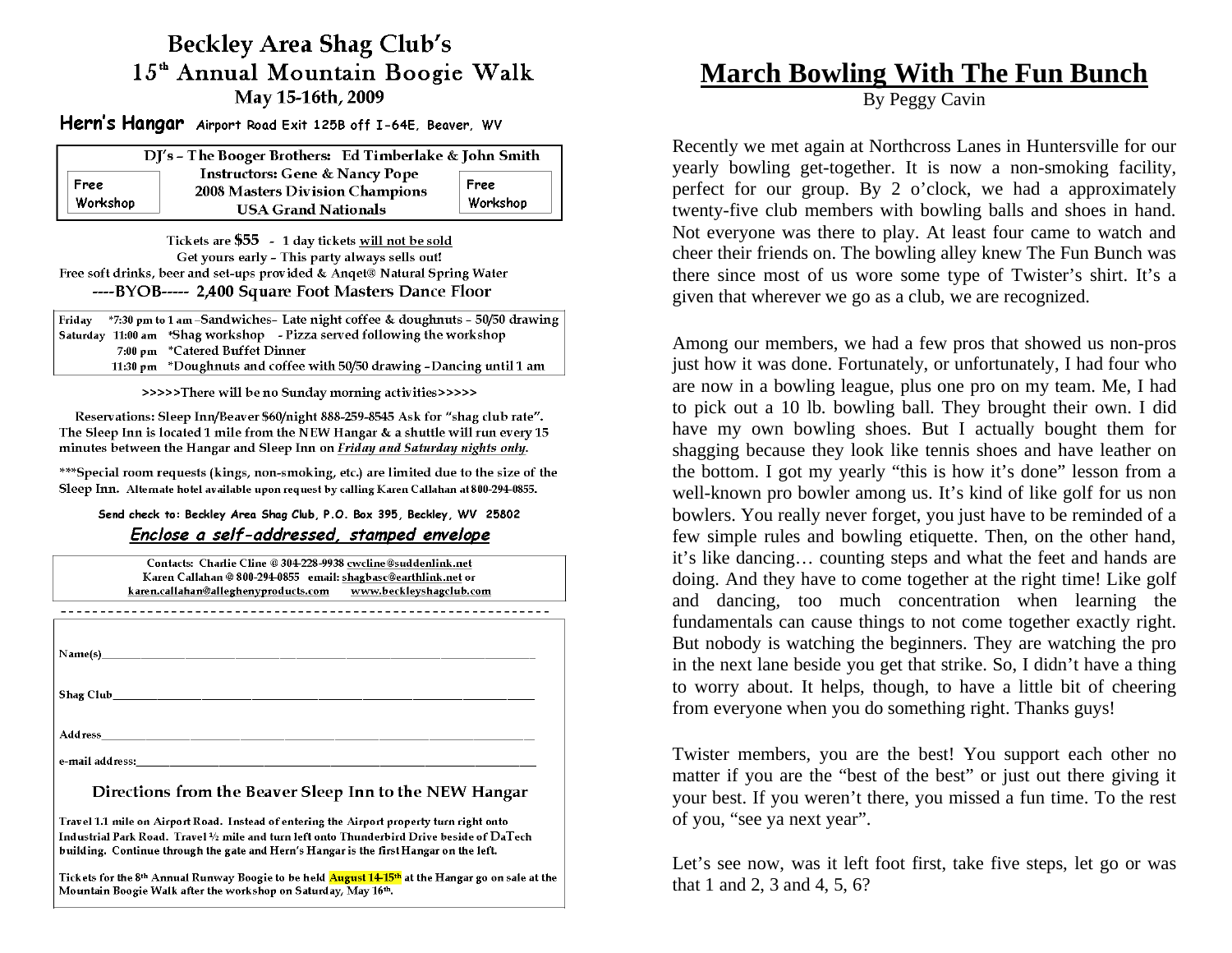## **Ah, Bowling**

#### Submitted by Pat Bouknight

Bowling. It sure doesn't sound enticing for some. It doesn't get your motor running like a Pre-SOS party. But that's what we had on a recent Sunday at NorthCross Lanes. For most of us shaggers, we want music and dance. This was on a totally different level.

For as many years Irby and I have been members of Twisters, this was one event that we never attended. We decided it was time to try. Irby had been a league bowler years ago. It would be fun. We had a crowd of around 20 bowlers and several non-bowlers.

Everyone got there shoes and headed off to one of our assigned bowling lanes. You know it's kind of funny how all the regular league bowlers ended up on the same team. Thank goodness we didn't compare scores. All TSC members were there to have a good time without keeping up with who had the highest score between the teams.

We had all kinds of bowlers from the smooth release and roll to the throw and bounce the ball down the lanes. Then we had someone who said that their fingers got stuck in their ball and tried to throw bowl the ball in the opposite direction. You had to watch them because you had to be ready to catch the ball if it came back toward you. But the cutest bowler of all was the Fred Flintstone bowler that did the tippy-toe step and then released the ball.

After three games of bowling and people saying that their arm was starting to ache, we said our goodbyes. It was an afternoon of socializing and being with friends. And it was great doing something together with our TSC friends.

**You should have a lot of great memories from upcoming TSC events and SOS. Please write up something for next month. All your friends want to hear from you.** 

## **Bowling Fun**

By Debbie Hayes

I really had fun bowling Sunday 3/22/09 at Northcross Lanes. Even though the bowling pins were mal-arranged, since I seem to bowl backwards instead of frontwards, it was still fun. I would like to thank the person in charge of getting the event together. My team members (Sal, Yvonne, Charlie, Iris and Jimmie) were great. They really made me look good. I had hoped to be on the best team to make me look good score-wise, but I could not have had a better team than the one I was on. We had the most fun laughing (which is good medicine). So I must be almost cured from my health problems since I laughed so much I was sore the next day. All teasing aside, I really enjoyed the fellowship with all the TSC gang. I'm looking forward to the next TSC adventure.

## **Instant Strawberry Frozen Yogurt Recipe**

Submitted By Brenda Hatley and Beverly Munday

Serves 1. Serving = 1 bowl. Preparation: 5 minutes.

Ingredients: 3⁄4 c loose-pack frozen strawberries, 1/3 c low-fat plain yogurt, 2 tsp honey

Directions: On a work surface, carefully cut the strawberries into chunks with a serrated knife. Place them in a blender or the bowl of a food processor fitted with a metal blade. Pulse 10 times to finely chop.

Add the yogurt and honey. Process, scraping down the sides of the bowl as needed, for 1 to 2 minutes, or until smooth. (Tiny chunks of berry can remain for texture).

Serve immediately.

| <b>Nutritional Summary</b> |                 |  |  |  |
|----------------------------|-----------------|--|--|--|
| Calories:151               | Calcium(mg):161 |  |  |  |
| $Carbo$ hydrates $(g)$ :32 | Fiber $(g)$ :4  |  |  |  |
| Omega- $3(g)$ :0.04        | Vitamin D(IU):0 |  |  |  |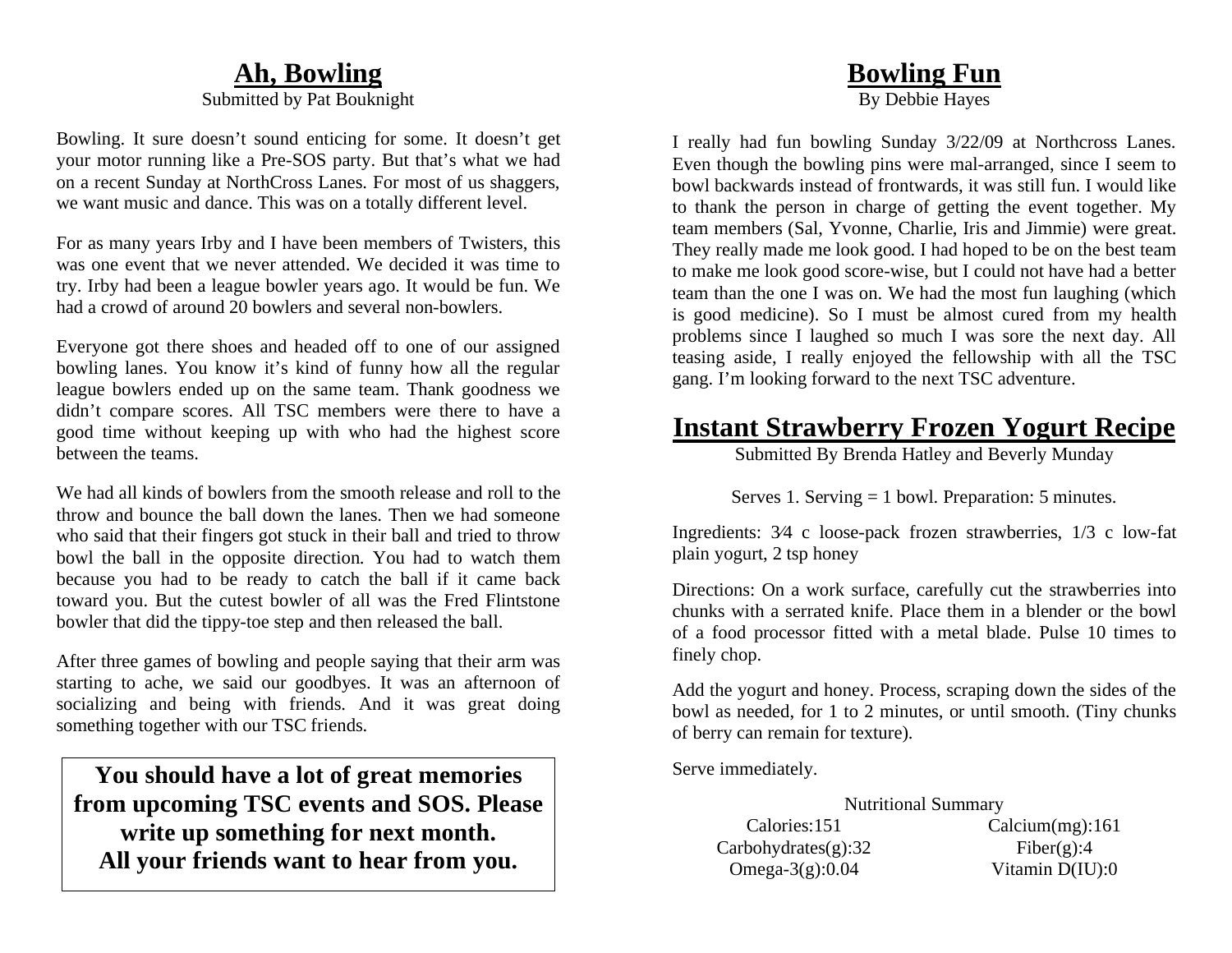## **What's Happening In The Shag World**

#### **GoShagging.com Has More Items And Details!**

*Note: Party flyers & club mail can be viewed at monthly meetings.* 

#### **April 7: TSC Monthly Meeting at Fat Boys Restaurant.**

April 9: Pre-SOS Party hosted by Charlotte Shag Club. No cost. DJ Mike Brantley. 704-510-1743 or charlotteshagclub.com.

April 9-12: Smoky Mountain Boogie in Pigeon Forge hosted by the Smoky Mountain Shaggers. Call 865-680-6686 or visit www.smokymountainshaggers.com for more information.

#### **April 11: SOS Kickoff Party hosted by Twister's Shag Club.**  *See elsewhere in this issue for more details. Don't miss it.*

#### **April 17-26: Spring SOS at North Myrtle Beach.**

May 9: Monthly Party hosted by Gaston Shaggers. \$6 guests. DJ Joanne Johnson. 704-827-1770 or patsyfuller@carolina.rr.com.

May 14: 50's Party hosted by Charlotte Shag Club. 704-510-1743 for more information. Visit our website at charlotteshagclub.com.

May 15-16: Mountain Boogie Walk hosted by the Beckley Area Shag Club. DJs Ed Timberlake and John Smith. \$55. 304-228- 9938 or cwcline@suddenlink.net for more info.

May 16: Party hosted by The Sandy Beach Shag Club. \$7. DJ Kyle Beam. rsmorley55@hotmail.com or sandybeachshagclub.com.

May 23: Monthly party by the Lancaster Shag Club. \$5. DJ Terry Medlin. scdjgene@comporium.net or 803-286-6360.

May 22-24: Wiggle Giggle hosted byThe Coastal Shag Club. \$65- \$75. DJ Tootie Brown 910-575-0040 coastalshagclub@yahoo.com or www.coastalshagclub.org for more info.

May 29-31: Southern Comfort hosted by Palmetto Shag Club. \$70. DJ's Skip Mallios, Billy Waldrep, Jesse Griffin, and the Booger Brothers. npowell09@aol.com or 803-796-6106.

June 5-6: Pig Pickin' hosted by Roanoke Valley Shag Club. \$25- \$30. DJ's Kyle Beam and Mike Harding. 540-387-0663 or boblindapoff@comcast.com or www.roanokevalleyshagclub.com.

June 20: Lancaster Shag Club's Jivin June Jam. \$25. DJs Gene Sistare and Ray Scott. Free beer, vodka drinks and shooters! scdjgene@comporium.net, 803-286-6360, lancastershagclub.com.

July 10-12: ACSC Summer Workshop in Jacksonville, FL

#### **July 15-19: Junior SOS in North Myrtle Beach, SC.**

July 24-26 Capital Shag Classic hosted by Northern Virginia Shag Club. \$75-\$85. DJ Jimmy Buffkin 703-971-1618 or donsabs@yahoo.com or www.nvshag.org for more info.

July 25: Annual Flashback Party hosted by Charlotte Shag Club. 704-510-1743 or charlotteshagclub.com.

#### **Aug 8: First Ever Fall Cyclone "Tribute" Party in Raleigh. More details (including a party name) to be announced. Mark your calendar. TSC plans to take a bus trip to this event.**

Aug 20-22: Shag Tracks hosted by the Choo Choo Shag Club. \$60- \$65. DJs David Sessoms, Billy Waldrep, Tootie Brown, Mike Hall, Ken Hughes. 423-334-2882 or rmkellar@aol.com for more info.

Aug 14, 15: Runway Boogie by Beckley Area Shag Club.

#### **Sept 4: Fall SOS Kickoff Party hosted by Twister's Shag Club**

#### **Sept 11-20: Fall SOS at North Myrtle Beach.**

Oct 16-18: Charleston Geechee Blast. \$60. DJs Dick Hamrick, Gary Gibson, Jason Cagle, Betty Brown, Walter Upchurch. 843- 572-9994 or elupchurch@comcast.net or charlestonshagclub.com

Oct 23-24: Mountain Empire Shag Society Fall Bash. \$45. DJs Larry Calhoun/Ed Timberlake. mess\_vicepresident@yahoo.com or 423-245-6142 or www.messdance.com for more info.

**Nov 6-8: Fall Cyclone Party hosted by Twister's Shag Club.** 

#### **Dec 31: New Year's Eve Party hosted by Twister's Shag Club.**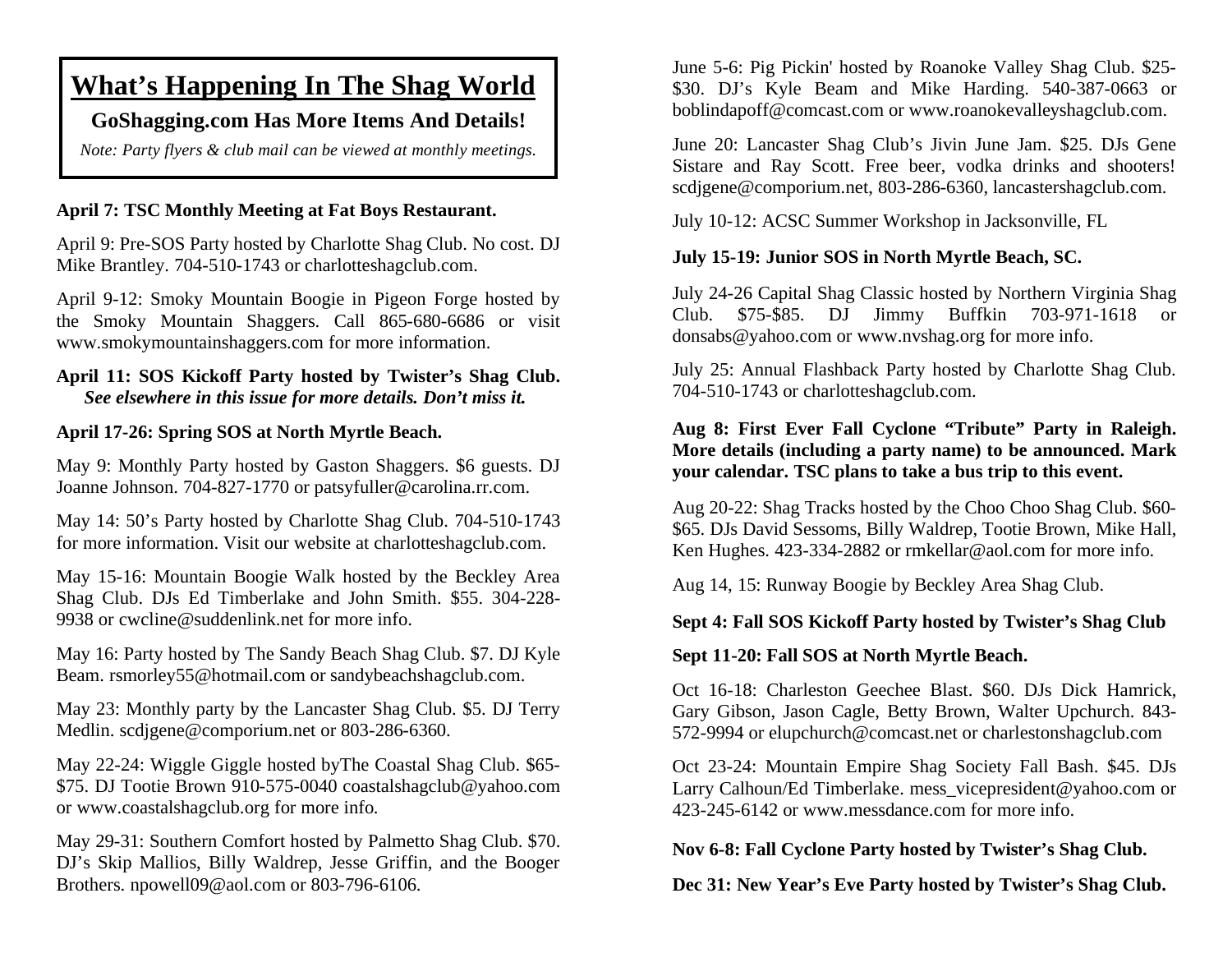## **This Month's Birthdays**

| Marcia Felts    | 04/08 | Rees Brody     | 04/18 |
|-----------------|-------|----------------|-------|
| Bob Rea         | 04/09 | Allen Brown    | 04/19 |
| Gwen Weddington | 04/09 | Linda Waugh    | 04/22 |
| Ross Eason      | 04/11 | Raymond Clark  | 04/23 |
| Teresa Sloop    | 04/12 | Rick Thompson  | 04/26 |
| Dennis Kerr     | 04/16 | Georgia Howell | 04/29 |

#### **Next Month's Birthdays**

| Rick White           | 05/01 | <b>Charles Munday</b> | 05/20 |
|----------------------|-------|-----------------------|-------|
| Charlene Bianculli   | 05/02 | <b>Barb Cella</b>     | 05/21 |
| <b>Sherry Eason</b>  | 05/04 | Roger Lemmond         | 05/21 |
| Cindy Rea            | 05/06 | <b>Frances Smith</b>  | 05/21 |
| <b>Sandy Hayes</b>   | 05/10 | <b>Bill Blanton</b>   | 05/27 |
| <b>Betsy Chapman</b> | 05/14 | Gene Sigmon           | 05/28 |
| Jeff Firestone       | 05/15 | Jim Horton            | 05/31 |
| Ellen Kidda          | 05/16 |                       |       |
|                      |       |                       |       |

**Happy Birthday Allen (aka Poppy)!**  Love, Phyllis, Ally & Bud

#### **Happy Birthday Teresa!**

I am looking forward to sharing more of them with you! Love, Khris

## **Condo For Rent At North Myrtle Beach**

*Save Big Renting Directly From A TSC Member/Owner!* 

**Nice 2 bedroom, 2 bath unit. Sleeps 6. Front & rear decks. Non-Smoking unit with 3 TV's, 3 DVD players, VCR, wireless internet, outside jacuzzi, pool and much more. This unit is on the 1St Floor, one block from the water.** 

**Email pnc8701@aol.com to see photos, rates and availability, or afternoons & evenings call 704-827-4055.** 

## **April & May Dance Lessons**

Line Dance Lesson Tuesday, April  $14<sup>th</sup>$  from 7:30-9pm. Kathy Thompson will teach two different line dances. Come out and join the fun. Cost is only \$1 to help cover facility cost.

We will NOT have lessons the Tuesday night during SOS week.

 Chuck and Sandra will teach a couple steps on Tuesday night, April  $28<sup>th</sup>$ . Come out and have some fun and learn a new step. Again, cost is only \$1 for that night.

Our next full sets of lessons will start on Tuesday night, May 12. Come out and improved your dancing. Tell all your friends that want to learn to shag, too. We need more people doing our dance! A full set of lessons is only \$30. That's a bargain!

## **New Members Profiles**

By Tommy & Wilma Laws

Please welcome Mark and Marla Faulkenberry to TSC! Mark and Marla live in the Mooresville area and have two sons. They enjoy golfing, boating, scrapbooking, and listening to beach music.

They have always enjoyed watching shaggers dance and thought it looked like so much fun. They had heard about Twister's and it was a local club, charitable and fun so they decided to try it… and found a home! Marla's second cousin was in a Junior Shag Championship competition and taught Marla and Mark to dance. Another cousin and her husband live in Clover, SC and her husband is president of a Junior Shaggers organization. We are happy to have both of them as members of "The Fun Bunch"!

We are also happy to have Georgia Howell as a new member of the Twister's Shag Club. Georgia lives in Wilkesboro, NC and enjoys arts, crafts, needlework, gardening, etc. Some years ago dancing was one of her favorite pastime things to do and she wanted to get back into dancing. A friend recommended Twister's Shag Club to her. Welcome Georgia to "The Fun Bunch" and hope you have many enjoyable times with us.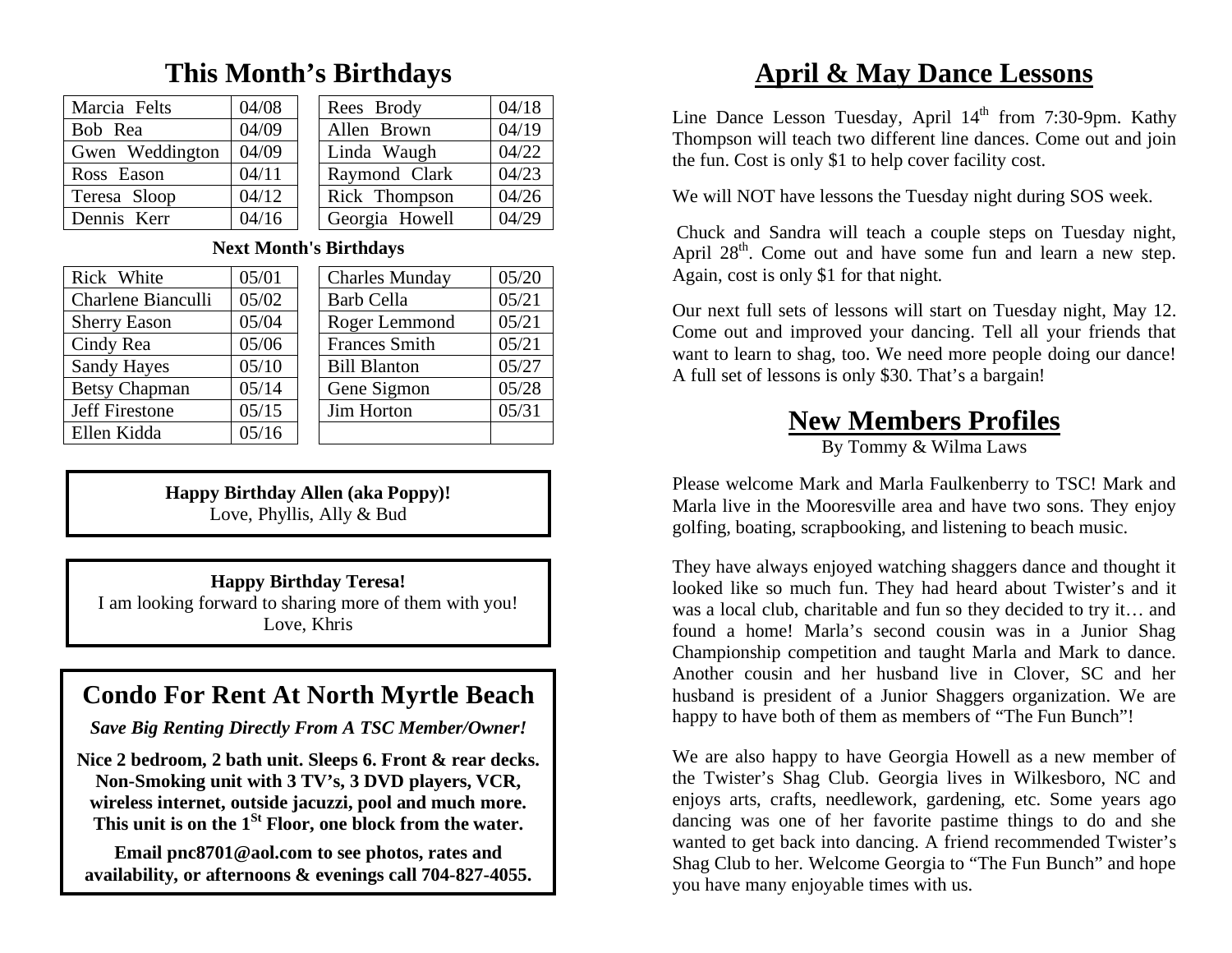## **Twister's Does It Again**

By Susan Dahl

We had 31 members at Joan Powell's Benefit Party in Hickory. What a great turnout! Approximately \$2500 was raised towards her double lung transplant.

Dianne H. won the Half and Half, and a good time was had by all.

I don't remember if anyone mentioned that Twister's also had the second most members at the Salisbury Dance. That was great, too!

I hope we have a dance soon. Some of us have not seen each other in weeks. I miss you all and I am looking so forward to SOS!

**Editor's Note:** There will be at least two parties before SOS!

## **Fundraiser for "Joan Baby" Powell**

By Ann Horton

We had the opportunity to participate in this event the weekend of March 14th. Although I have never met Joan Powell, I was inspired by her smooth shagging!

A lot of TSC members showed up for this event! And because this party was BYOB, we got to experience some really interesting and delightful shooters!

The theme was St. Patrick's Day. There were some adorable green decorations… especially on the TSC members who came!

The Hickory VFW has a nice big dance floor. We had the pleasure of experiencing Norman Mills and Clyde Waller spinnin' their tunes. It really is great to see so many people who are part of the "shag community" dancin' and playin' together in such a fun environment!

Everyone was so welcoming and warm. We had a great time.

## **Fundraiser Party**

Phyllis Brown

Well, thanks once again to Susan's shuttle service, we made it to the St Patrick's Day Fund Raiser in Hickory. The weather was terrible that night but that didn't bother Susan. I got to meet T2 that night too. For those of you who don't know who T2 is - it's Susan's little girl (dog).

Nancy Massengill made candy with oreo cookies and rum. It was delicious. Nancy we've got to have that recipe! Margaret Hutson doesn't know this, so don't tell her, I have a picture of her with her green wig and sunglasses that I will be passing on to Mike for the web site. We all had a wonderful time and it was so good to see so many of our friends there.

## **Play Time with the Band of Oz**

By Ann Horton

On February 21st, we went to the Dead Animal Place (aka Black Angus) in Statesville to see the Band of Oz. They sure know how to entertain! There was a finger food buffet and a cash bar.

The dance floor is too small, but we made do. We danced and played throughout the night. Every table was reserved but, thankfully, Lynn Bullard had room for us at her table. We did not realize we had to "buy a table" as they say. The good news is that in the back room (more like a ballroom) where they have the concert, there aren't all the dead animals on the walls!

## **Help Make Our Activities At SOS Better**

Twister's Shag Club needs some volunteers to help take up money, pour drinks, and check in members and guests at our Tea and Beer/Shooter parties during SOS. If you are willing to help, please let us know at the meeting. We'll need a total of about 25 people to help out for a single one-hour spot to be able to cover all of our events during the week. Thanks in advance for your support.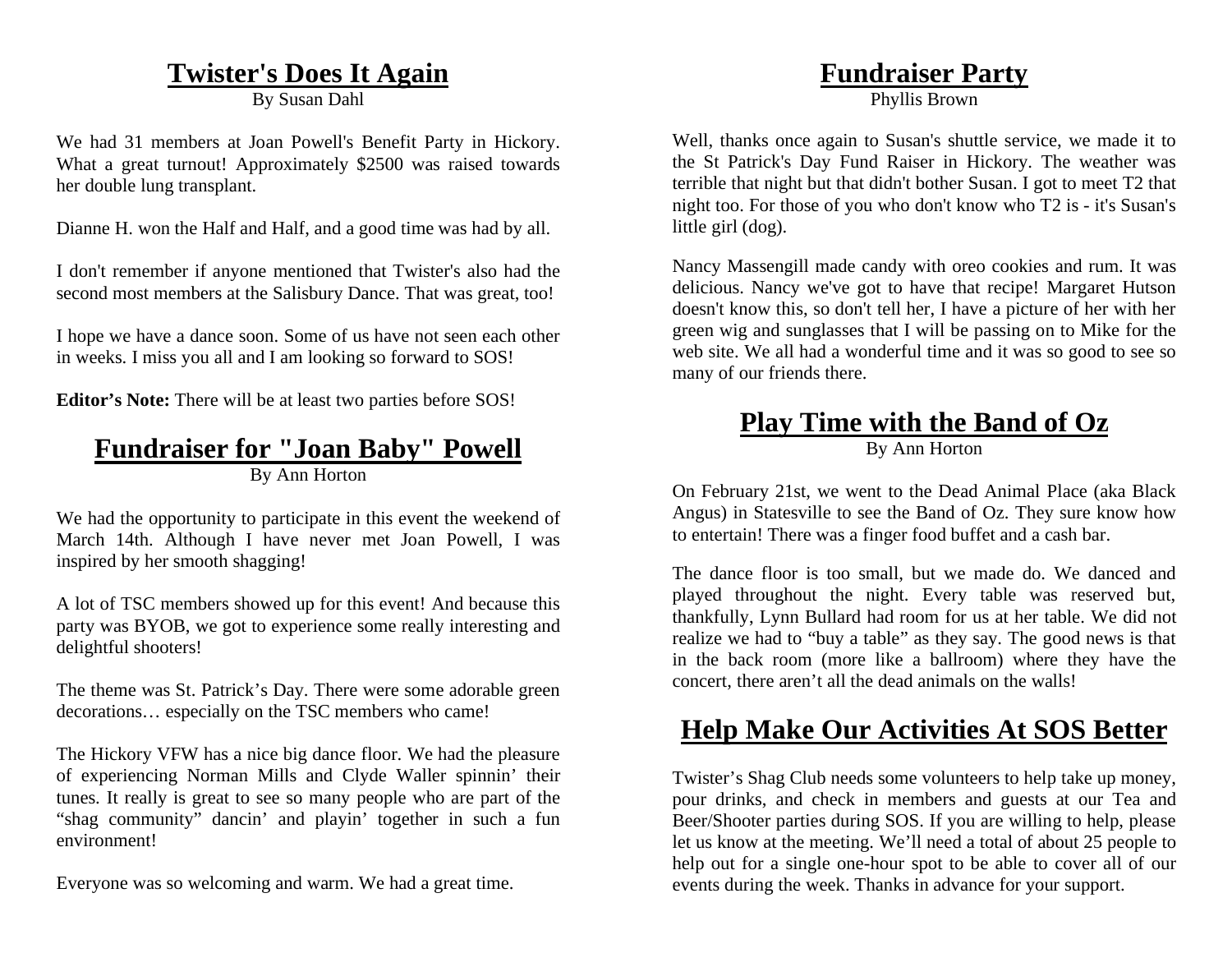#### **Hazard Pay** By Teresa Sloop

In the past, I have been offered what would amount to hazard pay for some of the jobs I did at work. I have come to the realization that some of the jobs with Twister's Shag Club should have a hazard point system that my fellow workers should be awarded.

Recently, I was having a particularly bad week. I twisted my ankle at work (mind you I was walking along a flat area and twisted it) and several other small to moderate stupidity related things filled my week.

Before leaving work that day, my wonderful hubby sent me an email asking if I would like to help with the TSC newsletter that night. We would have dinner out.

The first thought in my muddled brain was, "Great! A safe, sitdown task and dinner. Who could ask for anything more?".

I zipped an immediate "yes" to him and finished my day in relative safety. I rushed home and soon we were off to meet the group at Red Robin.

Unfortunately for those we were working with, namely Mike and Peggy, my bad luck and clumsiness followed me.

Not long after arriving I managed to spill a glass of water on a large portion of the labels for the newsletter while at the same time christening Mike's some of Mike's clothes. Thank heavens it was water, not tea or soda. But it sure made putting the labels on the newsletters a more challenging task.

This is where hazard points should have been awarded to other members for working side-by-side with me.

Next time Khris goes to a newsletter meeting, someone is likely to ask him to leave me at home.

## **An Electric Experience**

By Ann Horton

Jim and I got to go to the Electric Storm the last weekend of January. This was Electric City Shag Club's annual event in Clemson, SC. We had so much fun! We even got to see a few TSC members there, and we know it doesn't get any better than that!

The party is held in the Ramada Inn and a lot of people get rooms there. We weren't so lucky. We stayed across the street at the Sleep Inn, which was very nice. Thank goodness there was a complementary shuttle service because it is actually a very busy highway. Walking across it could be a bit challenging if not lifethreatening!

There were two dance areas… a gazebo in an enclosed atrium and a large ballroom. There were DJ's happenin' in both areas most of the time.

There was an open bar most of the time as well. Besides what you could create, this one had four tapped beverage coolers full of some pretty powerful concoctions! And, of course, there was beer on tap.

They had an elaborate door prize system set up where you picked up things you may have won with your door prize ticket that you got when you checked in. They had a raffle, too. They gave away two gifts to winners, and we won some! There were workshops for shagging and line dancing. Maggie is quite the instructor!

In the lobby areas, there were a number of different kiosks… clothing, embroidery, jewelry and (my personal favorite) pottery! I got a piece of black porcelain pottery with beautiful teal glaze that we got to use for chip dip while we were there!

We are definitely going to try to get tickets for this party next year! They aren't easy to come by so, if I've sparked your interest, look into it. Their website is shagginjack.net.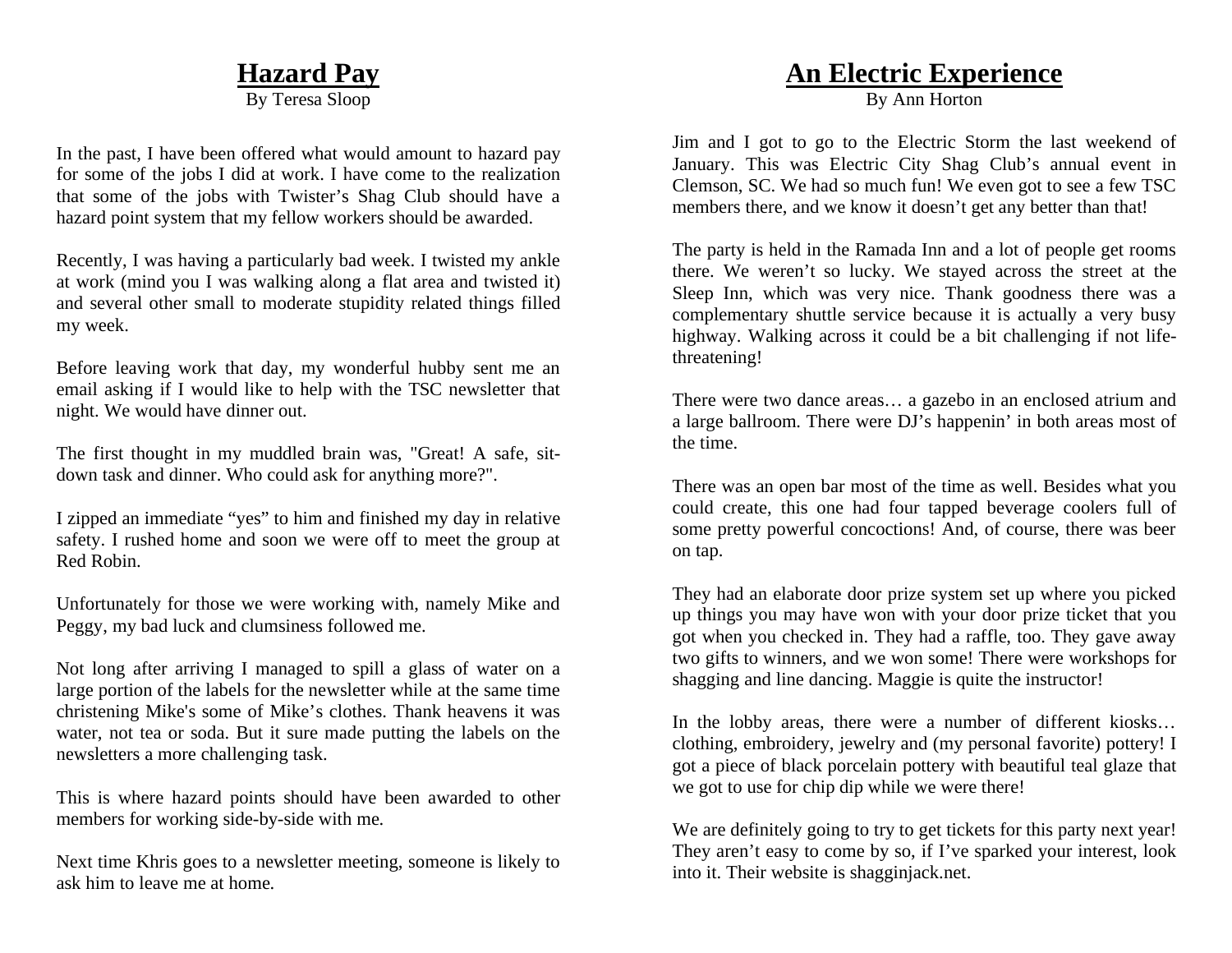## **What Is A Good DJ?**

By Peggy Cavin

Spring SOS is fast approaching us and thoughts of shag music, dance clubs, tea parties, 10 fun filled days along with good friends come to mind.

We all travel to North Myrtle Beach with hopes of seeing old friends and making new ones while listening to our favorite DJ's in the clubs that participate in SOS.

But, what makes a good DJ? We all know the number of Shag DJ's have grown tremendously. I can't imagine where they are all coming from. Fortunately, there are some really good ones out there. I know by watching and listening to DJ's since my first SOS in 1983 that it takes a special person to be able to do this type job. Yes, I said "job". Most people just assume it's fairly simple to just stand in a DJ booth and play music. Wrong!

I've gotten to know several DJ's personally. Let me tell you, I would not want to have to get up in front of an easy, fun crowd much less a tough, unhappy crowd and DJ. It's really not as easy as it sounds or looks. From what I understand, an empty dance floor is a DJ "nightmare".

A DJ doesn't usually just start playing music and the floor immediately fills up with dancers. Even the very best DJ's have to work at finding the right combination of music to fit the crowd in the club where they are playing to get people moving. Whether it is the fast, medium beat, or smoothie approach, it all has to come together at the right time. If it doesn't happen this way, you have a nervous DJ and a bored crowd on your hands.

A DJ job can mentally wear out the best DJ by the end of the night. The DJ works for the club owners, but has to be able to bring in the crowds and keep them happy, too. He is supposed to keep the crowd dancing four to five hours while standing on his feet inside a small space sometimes very loosely called a DJ booth.

A DJ booth can get mighty crowded, too. People come in to request their favorite song or just to chat with the DJ. it takes a person who can do multiple tasks at the same time to be able handle the situation.

I guess the first job for the DJ is getting prepared before he plays. Then, they have to have some kind of plan to start the night off. After that they follow the crowd's reaction to what is being played.

Sometimes at SOS it looks easy. Other times it looks difficult. Getting the right combination and keeping the pace going can be tough. It might be the crowd the DJ is playing to, the mood they are in, the fact that they just got through eating, the time of day, or any of a number of combination of things affecting the party.

A good DJ can feel a "good night" when it happens. Bad nights have also happened to every the DJ circuit. They may laugh about them after the fact. But they can't be fun when happening.

Over the years everyone picks their favorite DJs and most likely follow them to parties where they plays during the year. It is always fun to caravan to different places to support a DJ, and that particular shag club or shag event.

A DJ you follow is also likely to know you and your favorite songs. That's part of being a good DJ. So when you are at an event when he plays, chances are he will work one of more of your songs into his playlist. There are a few DJ's that I don't ever ask to play songs. They just know what I like. And after one is played, I give them a "thumbs up" as a personal thank you.

I used to get upset when I walked up to a DJ, my favorites included, to request my favorite song. Then an hour later I'd have to mention it to him again. I now know and understand that they develop a kind of "plan" during the night and if that "plan" is working (by that I mean the dance floor is staying full). I may have to wait a little longer before I hear my favorite song worked into the mix. But if I am patient, the DJ will play my requests at the right time in that night's "plan".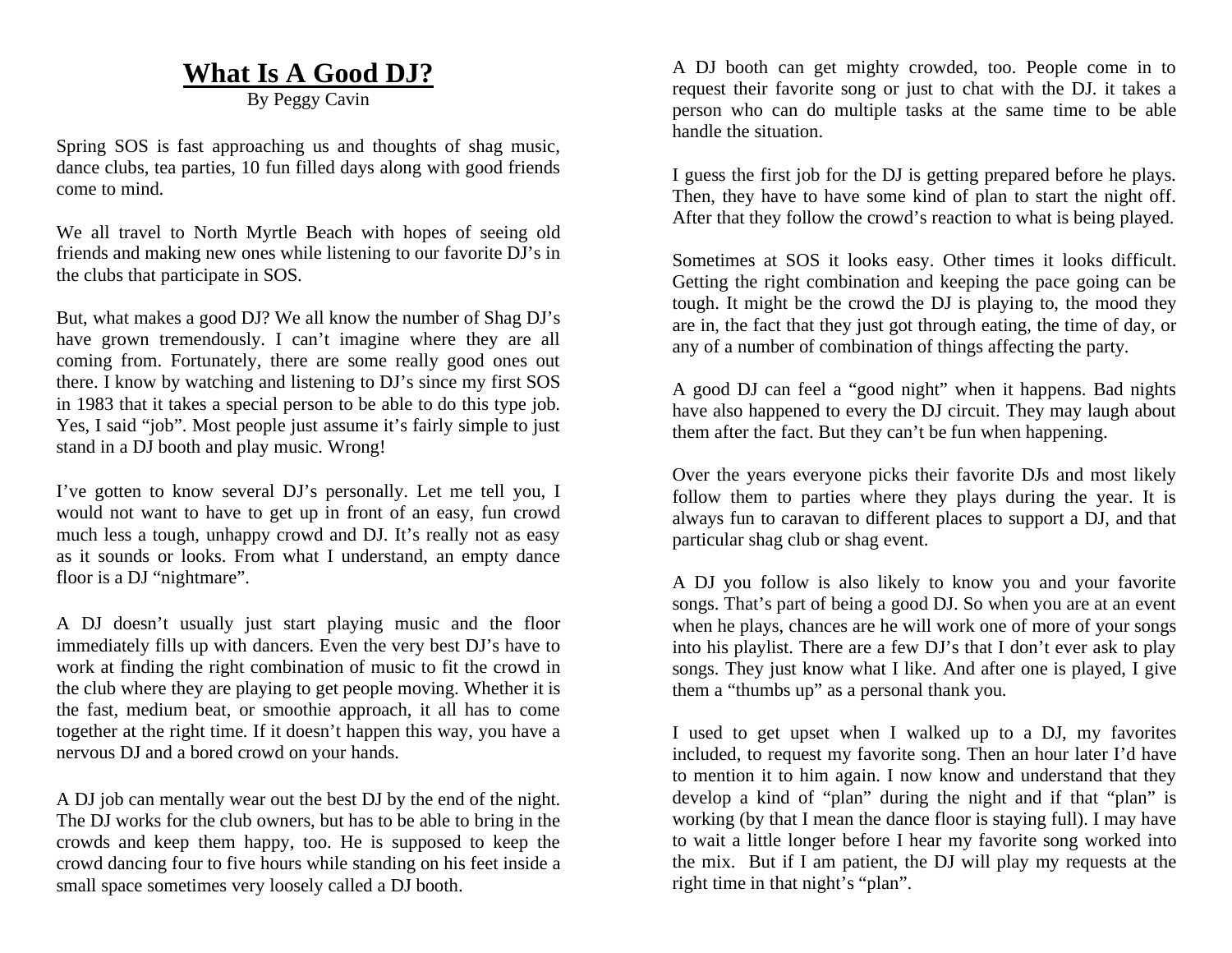Most SOS events have had what we call "the song". You can tell what it is when traveling the club circuit and paying attention to the music being played. So the next time you go to SOS, see how fast you can identify "the song" of that particular event.

Personally, I like the more upbeat songs. My feet just will not move slow. But, I will dance to a smoothie if you ask me. Shag dancers just never turn down a request to dance.

Again, I can't stress enough how it's a business venture for a DJ. They work darn hard getting good music, and then playing the songs we love to dance to.

I'm not even going to get into the time and money that it requires to become a good DJ. I will have to say it is much easier to become a DJ in modern times. But some of the "old" DJ's have traveled thousands of miles collecting prize 45's and albums. I know that some of those same DJ's still take pride in their vinyl collections.

There is nothing wrong with having music on CD's today. Some are even using computers. Either way is a lot easier than carrying boxes and boxes of heavy records. But if you have ever gone into an old record shop, it's mind boggling to see room after room, and shelf after shelf of 45's and albums. You can even buy the old record carrying cases at some locations.

If you have ever seen one of the "older" DJ's rummaging through those millions of musty smelling, long forgotten relics and see the look of "days gone by" on their faces, you will have a different respect for a DJ from back in the earlier days of shagging and SOS.

One last thing… there has always been standing jokes about certain songs that some people want to hear.

Every respectable shagger knows you wouldn't want anyone to know it if you ever asked a DJ to play "Under the Boardwalk", "Miss Grace" or "California Girls". Right?

Do you know what I mean out there? If not, you're still learning!

## **Queenie's Medical Moment**

By Queenie – Alias Pam Siege

What to write about, what to write about...? I know, bladder control. You either have it or you don't. It comes from so many different problems:

- 1. Having a baby
- 2. Prolapsed bladder… falling out… whooo! Horrible!
- 3. Being overweight
- 4. Nerve loss in the well that area… you know!
- 5. Old age (well we should all be walking around with wet pants)!

6. Certain outside triggers… not going there… you know what causes yours!

#### Symptoms:

- 1. overactive bladder
- 2. strong urges to go
- 3. frequent urination peeing
- 4. leakage or wetting accidents

#### Treatment:

- 1. Go to the doctor. Hello? Go to the doctor!
- 2. Change your pants frequently.

3. Carry an extra pair of underwear in the glove compartment of your car like your mother told you to do… like she said… in case of an accident!

Well I have said it all! What more can I tell you except that I have had my share of accidents... like when I was doing cheerleader jumps on the beach last year during SOS… or when I was dancing at the Pirates Cove my first SOS… or when I sneezed too hard in the grocery store line while laughing at Irby… or when I was just standing still and not doing anything which doesn't happen often… or when I was laughing too hard at my crazy husband Geoff or at my crazy friends. Do I need to name you all individually? OK…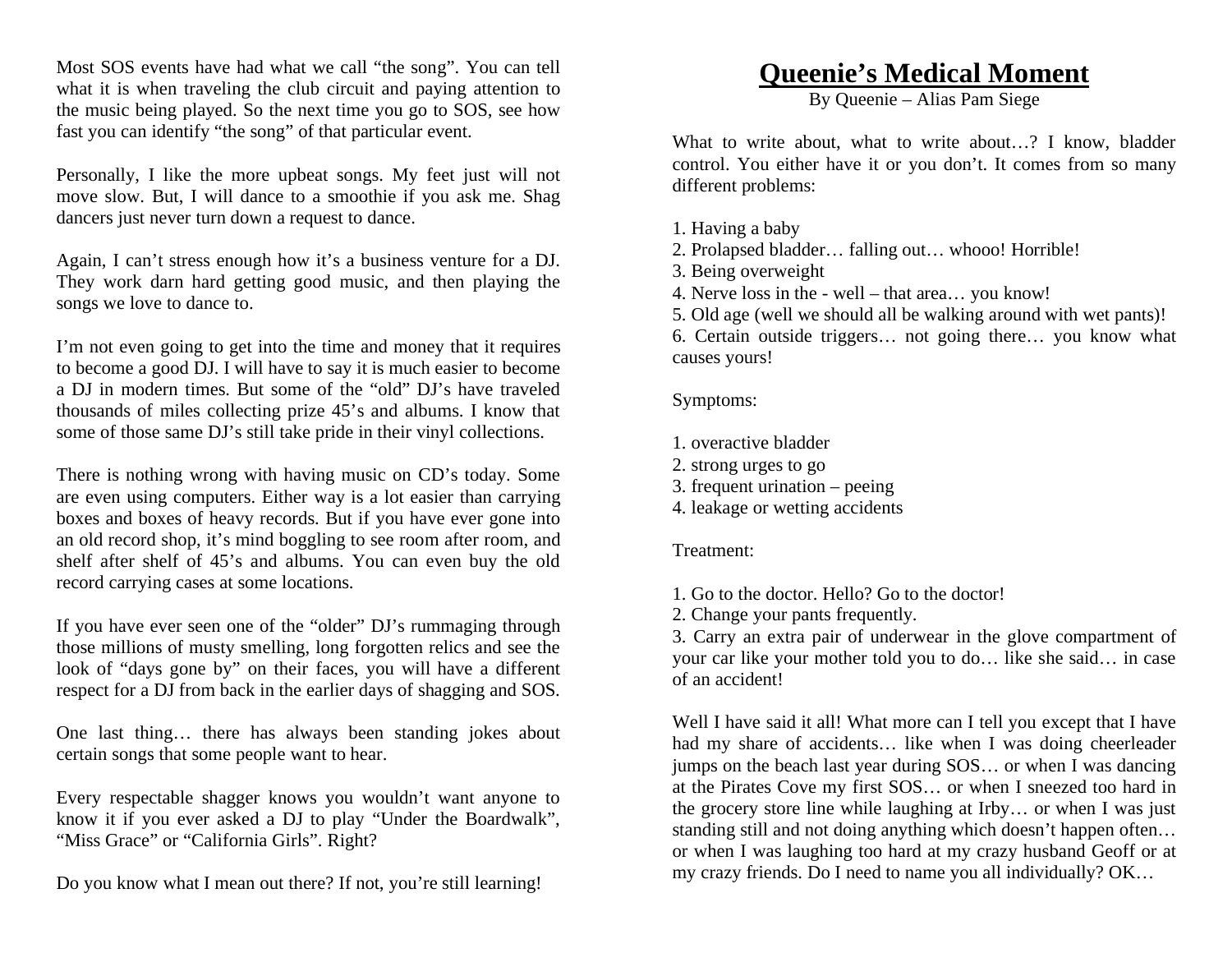1. Bless Her Heart – Pat 2. Mary Poppins – Beverly 3. Anaylize It – Brenda 4. Take Me Somewhere Fun - Dianne

My conclusion is that there is another reason for having bladder leakage; having a very funny life!

So the moral is, if you have never wet your pants for no apparent reason, you are not leading a fulfilled, happy, funny life… and you probably have never gone to SOS!

See you all there. Bring a change of clothes  $*&$ \$^#@^%\*)

#### **The 20th Annual CSRA Augusta Classic** By Jennifer Finney

John and I were talked into going to the Augusta Classic shag weekend. We weren't sure what to expect except we were told it was similar to our Fall Cyclone event.

The party started at 7:00 Friday. We arrived around 8:00 and were pleasantly surprised. The outside of the building (actually a casino) was built with beautiful stonework and it was overlooking a lake. The facility was smaller than our skating rink, but only 600 tickets are sold. You bring your own alcohol in a huge container for the weekend and they provide all mixers. Beer and wine were also for sale. The music was good and people were very friendly. We even saw another couple from Charlotte we new from the Fall Cyclone.

Saturday, Ellen Taylor put on a great workshop that we attended. She taught a new mirror step that you can do alone or with a partner. She also worked on the move called "The Augusta". I didn't get that one! We did a little shopping and napping and returned that night around 7:00. Things were hopping!

The Boo Woogie brothers were the DJ's and the music was much more to our liking! I think we both danced straight for 4-5 hours!

Sunday we returned around 11:00. We made sure we brought our appetites because the whole club provided a homemade covered dish for everyone that included chicken, rice, broccoli casserole, squash casserole, potatoes, chocolate cake, pound cake, lemon squares, etc. They played gospel shag music and a very talented lady sang amazing grace that brought me to tears!

I will have to say it was an awesome party and the best part is that we didn't have to do any of the work to help out!

#### **Shakers Make for a Fantastic Evening** By Ann Horton

We got to experience the Fantastic Shakers in concert Saturday, 3/21 at the Statesville Civic Center! We had a great time shaggin' and dancin' the night away!

As you can imagine, there were a variety of people there, not all shaggers. But it seemed like everyone enjoyed the mix the band put together. They even sang a few line dances as well!

My only complaint was that the music stopped shortly after 10pm on a Saturday night… ah well, that's Statesville! But if you missed it, you missed out!

**We saved a space for you this month. That's right, we're talking to YOU!**

**Didn't you get your article finished in time?** 



**Please send in something for the next issue!**